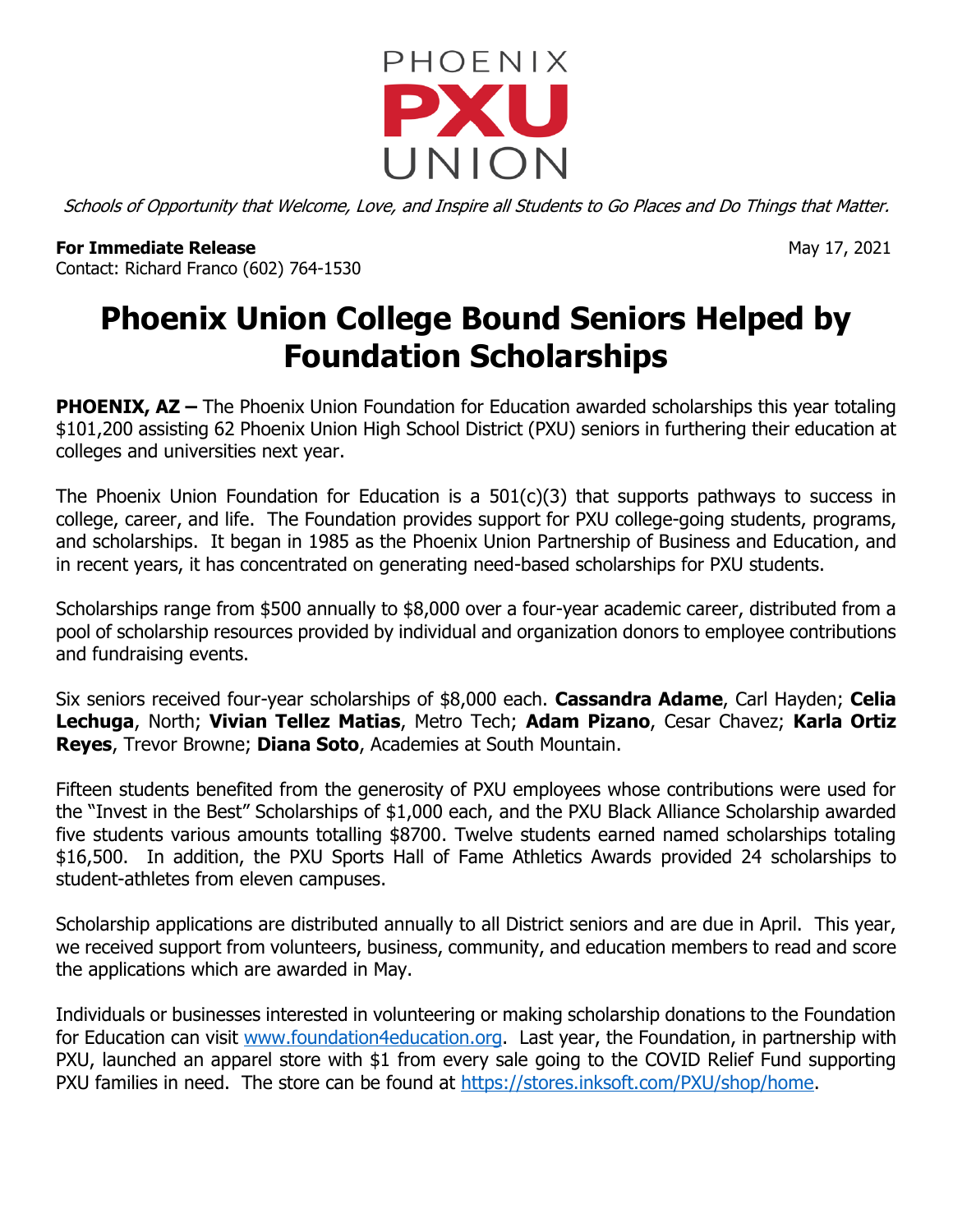## **Award Recipients for 2021-2022 (TOTAL=\$101,200)\***

Phoenix Union Foundation for Education Scholarship 2021 (\$8,000 over 4 years x 6 awards=\$48,000)

|                                                                          | דווטכוווג טוווטורו טעוועמעטורוטר בעעכמוטור <i>סט</i> ווטומראווויך בעבר (פֿס <sub>י</sub> טטט טיכו + years x ט awarus- |               |                               |        |
|--------------------------------------------------------------------------|-----------------------------------------------------------------------------------------------------------------------|---------------|-------------------------------|--------|
|                                                                          | 1. Cassandra Adame                                                                                                    | <b>ASU</b>    | Carl Hayden                   |        |
|                                                                          | 2. Celia Lechuga                                                                                                      | <b>ASU</b>    | North                         |        |
|                                                                          | 3. Vivian Tellez Matias                                                                                               | <b>ASU</b>    | MetroTech                     |        |
|                                                                          | 4. Adam Pizano                                                                                                        | <b>ASU</b>    | Cesar Chavez                  |        |
|                                                                          | 5. Karla Ortiz-Reyes                                                                                                  | <b>NAU</b>    | <b>Trevor Browne</b>          |        |
|                                                                          | 6. Diana Soto                                                                                                         | <b>SCC</b>    | Academies at South            |        |
| Invest in the Best Scholarship (\$1,000 one-time awards $x$ 15=\$15,000) |                                                                                                                       |               |                               |        |
|                                                                          | 1. Nia Beatty                                                                                                         | <b>ASU</b>    | Central                       |        |
|                                                                          | 2. Gissele Campos                                                                                                     | <b>OHOWA</b>  | Academies at South            |        |
|                                                                          | 3. Brittany Cao                                                                                                       | <b>ASU</b>    | Alhambra                      |        |
|                                                                          | 4. Luis Chavez                                                                                                        | <b>ASU</b>    | <b>Bostrom</b>                |        |
|                                                                          | 5. Michael Coronado                                                                                                   | <b>ASU</b>    | <b>Bioscience</b>             |        |
|                                                                          | 6. Melany Damien                                                                                                      | <b>ASU</b>    | Maryvale                      |        |
|                                                                          | 7. Emma Esquivel                                                                                                      | <b>ASU</b>    | Metro Tech                    |        |
|                                                                          | 8. Cassandra Gamez Gonzalez UofA                                                                                      |               | Carl Hayden                   |        |
|                                                                          | 9. Jennifer Gonzalez                                                                                                  | Gateway CC    | Camelback                     |        |
|                                                                          | 10. David Liu                                                                                                         | <b>ASU</b>    | <b>Bioscience</b>             |        |
|                                                                          | 11. Noemi Caballero Rodriguez                                                                                         | GCU           | Phoenix Coding Academy        |        |
|                                                                          | 12. Tanvir Saini                                                                                                      | <b>ASU</b>    | Camelback                     |        |
|                                                                          | 13. Emely Tinoco                                                                                                      | PC            | Franklin                      |        |
|                                                                          | 14. Yesenia Villarreal                                                                                                | NAU or U of A | Wilson                        |        |
|                                                                          | 15. Evan Zavala                                                                                                       | <b>SCC</b>    | Fairfax                       |        |
|                                                                          |                                                                                                                       |               |                               |        |
|                                                                          | Black Alliance Scholarship (5 one-time awards=\$8700)                                                                 |               |                               |        |
|                                                                          | 1. Jordan Dansby                                                                                                      | Wiley         | Academies at South            | \$2600 |
|                                                                          | 2. Laura Francois                                                                                                     | U of MO       | <b>North</b>                  | \$700  |
|                                                                          | 3. Karla Ramos Gonzalez                                                                                               | Yale          | <b>North</b>                  | \$2100 |
|                                                                          | 4. Jahsua Jenkins                                                                                                     |               | Fairfax                       | \$700  |
|                                                                          | 5. I'Viaugn Russel                                                                                                    | Moorehouse    | Academies at South            | \$2600 |
| Lowes Pathfinder Scholarship (\$750 one-time awards x 2=\$1,500)         |                                                                                                                       |               |                               |        |
|                                                                          | 1. Yvonne Moriera-Andrade                                                                                             |               | <b>Bioscience High School</b> |        |
|                                                                          | 2. Nathan Nguyen                                                                                                      |               | <b>Bioscience High School</b> |        |
|                                                                          |                                                                                                                       |               |                               |        |
|                                                                          | Pallissard/Lowes Pay It Forward Scholarship (\$1,500 one-time awards x 2=\$3,000)<br>1. Xavier Brown                  |               | North                         |        |
|                                                                          |                                                                                                                       |               |                               |        |
|                                                                          | 2. Omokoresola O. Omodara                                                                                             |               | North                         |        |
|                                                                          | Blue Cross Blue Shield Scholarship $($1,000$ one-time award $x 1 = $1,000)$                                           |               |                               |        |
|                                                                          | 1. Marlene Carrasco                                                                                                   | <b>ASU</b>    |                               |        |
|                                                                          | Gabriel Villa (\$1000 one-time award x2-\$2,000)                                                                      |               |                               |        |
|                                                                          | 1. Lorena Calderon                                                                                                    | <b>Brown</b>  | Metro Tech                    |        |
|                                                                          | 2. Adriana Vazquez                                                                                                    | GCU           | Metro Tech                    |        |
|                                                                          |                                                                                                                       |               |                               |        |
| The Babcock Family (\$2500 one-time award $x$ 3 = \$7,500)               |                                                                                                                       |               |                               |        |
|                                                                          | 1. Stephanie Hernandez Alterez                                                                                        |               | Maryvale                      |        |
|                                                                          | 2. Reginae Huckaby<br>3. Juan Perea                                                                                   |               | Maryvale<br>Maryvale          |        |
|                                                                          |                                                                                                                       |               |                               |        |